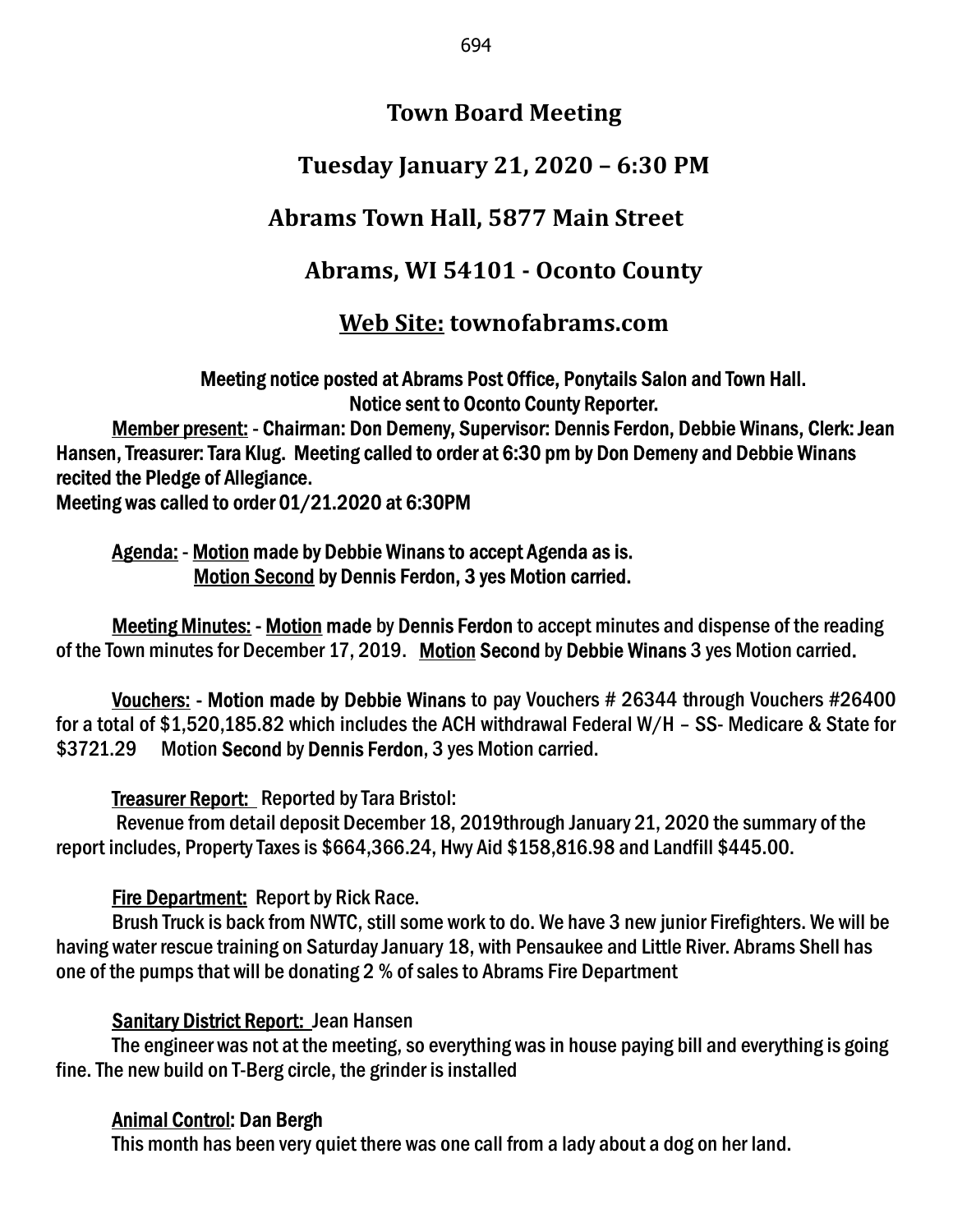#### Planning Commission: – No Meeting

Constable Report: Ray Rybka No report Ray is out of Town

Park Report: No Meeting

#### Recycling Center:

Thing are going fine. The residents are learning to place the stuff in the right bins.

### Road Report:

On 3638 Nicholes RD there is a new house and we need to make sure they can get in the driveway when the road is plowed.

Type up a letter for the drivers about not plowing the snow across the road. Will call the county and WTA about pushing the snow across the road.

## ATV:

Don Demeny said that he has not seen any problems with ATV, but Randy Phillips is having a problem with ATV, he has called the police. Randy had a video and show the board. Randy would like to close Part of the E Frontage Rd and Horse Rd, and work on lowing the mileage for 45 to 35. We have called WTA and to lower the speed to 35 there would have to do a survey to see how the traffic was.

Motion made by Don Demeny to close East Frontage Road to Horse Road. Motion Second by Debbie Winans 3 yes Motion carried.

#### Operator License:

Cecily Charles is requesting an Operator License to work at Shell Motion made by Debbie Winans to approve Operator License for Justin Gruszynski. Motion Second by Dennis Ferdon, 3 yes Motion carried. Dennis will be getting the signs to

#### Owner Class B License:

Express Property LLC is requesting an Owner License (Class B License) for the Abrams BP gas station. Motion Made by Debbie Winans to approve Express Property LLC Class B License. Motion Second by Dennis Ferdon, 3 yes Motion carried